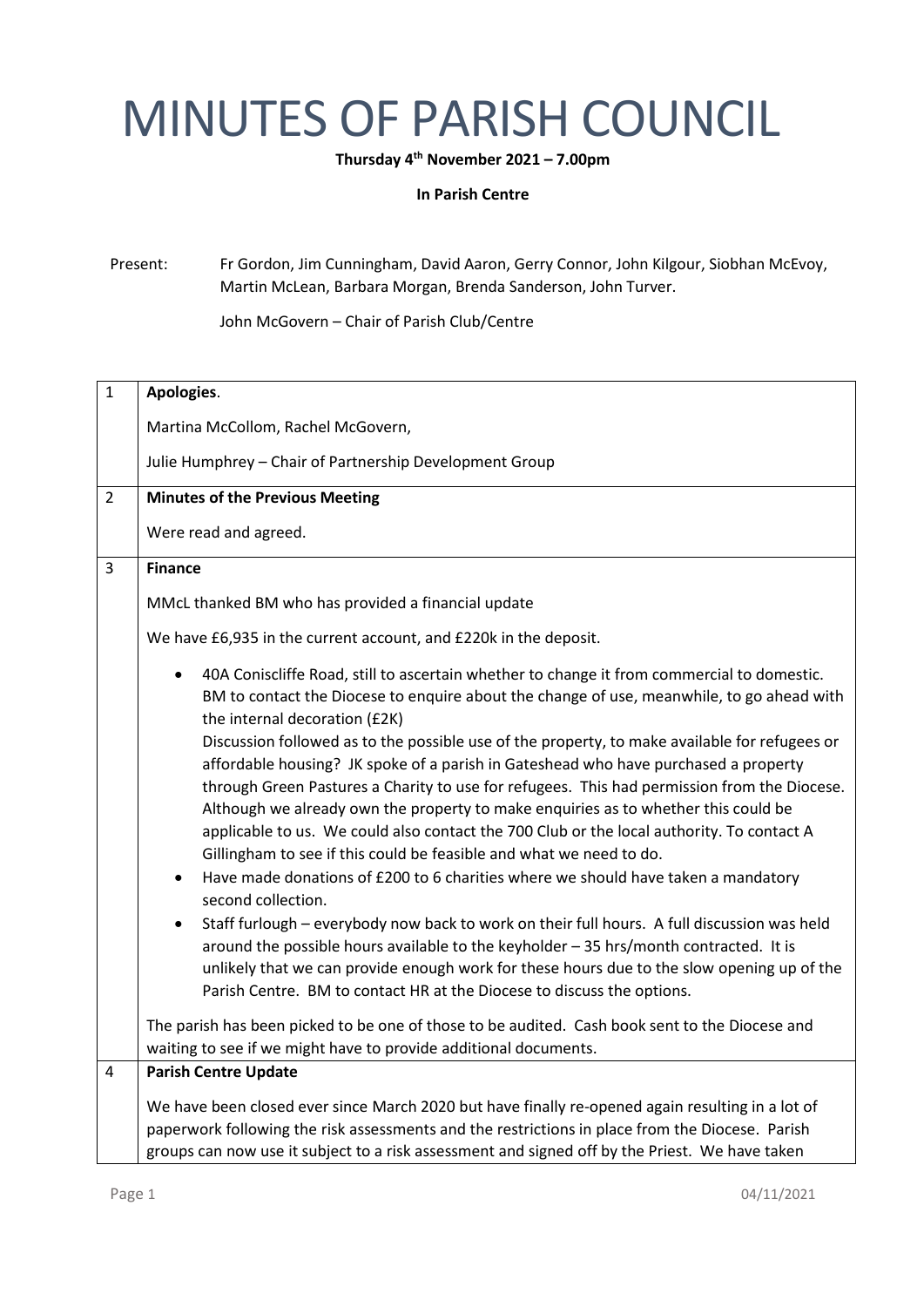advice from Brian Whelan (H&S) who has been very helpful. Private individuals can now hire it although again they need a risk assessment, a designated leader who will ensure that the restrictions, i.e., face coverings, social distance, access to the kitchen restricted to 2 people and limited numbers (80) are adhered to. Although every event needs a risk assessment, we have tried to reduce some of the paperwork by having a generic assessment for meetings etc. Unfortunately, because of the Diocesan guidelines we had 2 weddings cancelled. A further review will be held in November although our infection rates are still high.

We are hoping to resume Sunday Coffees after Mass from this weekend. Carmel students doing the JPII awards will help wait on tables of 6, no cakes but biscuits individually wrapped allowed. We will ask for donations to be split between charities.

- Simpson Room still needs some work due to the leak from the roof. Contractors who have looked at the job are not interested – to contact AG at the Diocese to see if he has any roofers he could point in our direction. As it seems unlikely to be used as a playgroup again, we need a discussion as to its potential use in the future, i.e., smaller meeting room …
- There had been an enquiry from Food for Thought as to using our Centre for distribution and storage as their current premises will soon not be available. Fr Gordon to make contact to ascertain what storage they need, if we can't accommodate them in the Youth Hall/Simpson Room perhaps in the short term we could look at showing them 40A Coniscliffe Road? • Kitchen and patio
	- Patio doors are in, and the patio is about 90% complete, to finish off when the kitchen extension is done. These have been paid for by the club.

The next step is the kitchen extension. We had a reasonable quote from the same contractors as the patio doors/patio. There will be a lot of demolition and the heater in the hall needs to be moved, (this does contain asbestos) to accommodate two serving hatches and a door into the kitchen. There are new regulations requiring 1hr fire resistance so work will need to be done on the wall between the kitchen and the bar. A smaller hatch and door will be included in the bar area. A subcommittee has been formed looking at the layout of the kitchen, we have one plan now and looking for another estimate, this will be based on an industrial style kitchen.

Fr Gordon would like to congratulate everybody who has been involved.

| 5 | <b>Sunday Evening Mass</b>                                                                                                                                                                                                                                                                                            |
|---|-----------------------------------------------------------------------------------------------------------------------------------------------------------------------------------------------------------------------------------------------------------------------------------------------------------------------|
|   | Would like to resume the mass on a Sunday evening starting $1st$ Sunday in Advent. The music group<br>are willing to return, and would it be possible for them to use the projector for the hymn words -<br>yes.                                                                                                      |
|   | Will delay the re-opening of Church planned for 14 <sup>th</sup> November until we can have more<br>$\bullet$<br>people back in Church and the Parish Centre.<br>Peter Gibson MP is coming to Church on the 21 <sup>st of</sup> November and will be available to meet<br>$\bullet$<br>people afterwards.             |
| 6 | <b>SYNOD</b><br>We have been asked to discuss/answer 10 questions and to have them complete by the end of April,<br>but the timetable has now been extended to August 2022 and to submit them to the Bishop. We<br>have started by publishing the first 3 small questions in the bulletin and will have meetings next |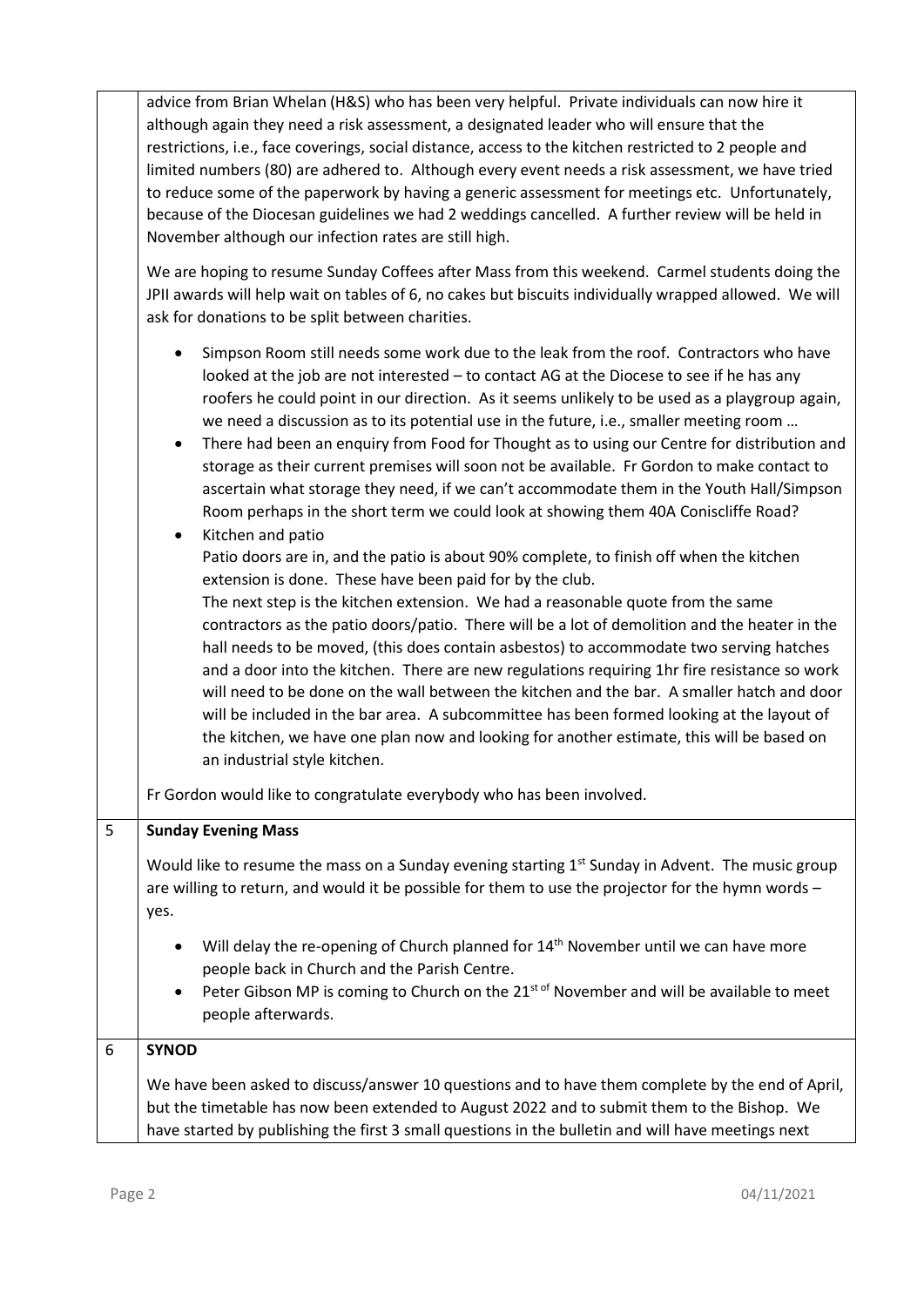|                | week, before and after Mass and Fr Gordon will talk to the parents of the 1 <sup>st</sup> Communion children as<br>well. The other 7 questions will be answered after Christmas.                                                                                                                                                                                                                                                                                                                                                                                                                                               |
|----------------|--------------------------------------------------------------------------------------------------------------------------------------------------------------------------------------------------------------------------------------------------------------------------------------------------------------------------------------------------------------------------------------------------------------------------------------------------------------------------------------------------------------------------------------------------------------------------------------------------------------------------------|
|                | These are to be discussed in the parishes, and then the vicariate. There will be a meeting on<br>Saturday 16 <sup>th</sup> November for 3 partnerships being held at Carmel College.                                                                                                                                                                                                                                                                                                                                                                                                                                           |
|                | Some comments have been made around the Diocese as to what happened to Forward Together in<br>Hope and all the work that went into that process.                                                                                                                                                                                                                                                                                                                                                                                                                                                                               |
|                | One suggestion put forward at the meeting was that it should only be those under 65 answering the<br>questions as it is about the future of the Church.                                                                                                                                                                                                                                                                                                                                                                                                                                                                        |
| $\overline{7}$ | <b>Live Streaming</b>                                                                                                                                                                                                                                                                                                                                                                                                                                                                                                                                                                                                          |
|                | We had hoped that the permanent fitting of the camera in Church to allow live streaming would now<br>be in place but agreed to give a deadline of Christmas to the quote that we had of £2K. If this is not<br>possible, we will accept the more expensive quote of £4K plus £200/month maintenance.                                                                                                                                                                                                                                                                                                                           |
|                | Everybody has been very appreciative of the live streaming of masses, and this has brought families<br>together, perhaps watching the mass in different parts of the country. It will continue to be streamed<br>via Facebook. To continue with the use of the projector for the words of the hymns.                                                                                                                                                                                                                                                                                                                           |
| 8              | <b>AOB</b>                                                                                                                                                                                                                                                                                                                                                                                                                                                                                                                                                                                                                     |
|                | Two questions were submitted:                                                                                                                                                                                                                                                                                                                                                                                                                                                                                                                                                                                                  |
|                | Can the Parish Council minutes could be displayed on the website? YES, to have a link on<br>Facebook as to where they can find them on the website. If agreement was reached before<br>the next meeting the minutes could be uploaded quicker.<br>Do we need to have voting for new members of the Parish Council?<br>The Parish Council was set up to have representation from all groups. Perhaps we need<br>some new representation from the Sunday Masses. Would like to see representation from<br>the Indian and Polish communities. Perhaps put a note in the bulletin asking if anybody<br>would like to get involved. |
|                | <b>Times of Christmas Masses</b>                                                                                                                                                                                                                                                                                                                                                                                                                                                                                                                                                                                               |
|                | Last year we had Mass at 4pm, 7pm and midnight with the Christmas Day Mass at 10am.                                                                                                                                                                                                                                                                                                                                                                                                                                                                                                                                            |
|                | Letter received from DA                                                                                                                                                                                                                                                                                                                                                                                                                                                                                                                                                                                                        |
|                | He read the letter out that he had sent to Fr Gordon, where a group that had hired the PC and their<br>event that evening was a life drawing session. He felt that this was not appropriate use of the Parish<br>Centre. Agreed to write to the group in question.                                                                                                                                                                                                                                                                                                                                                             |
|                | The Parish Centre alarm has not worked for some time. A quotation had been obtained for £1.5K to<br>repair or £2.3K for renewing the system. The Parish Centre committee felt a new system was the<br>preferred option with installation as soon as possible. This can be extended into the new kitchen<br>when it is complete. Agreed by the Parish Council that the parish would fund this initially and the<br>Parish Club would contribute 20% as per the agreed shared costs.                                                                                                                                             |